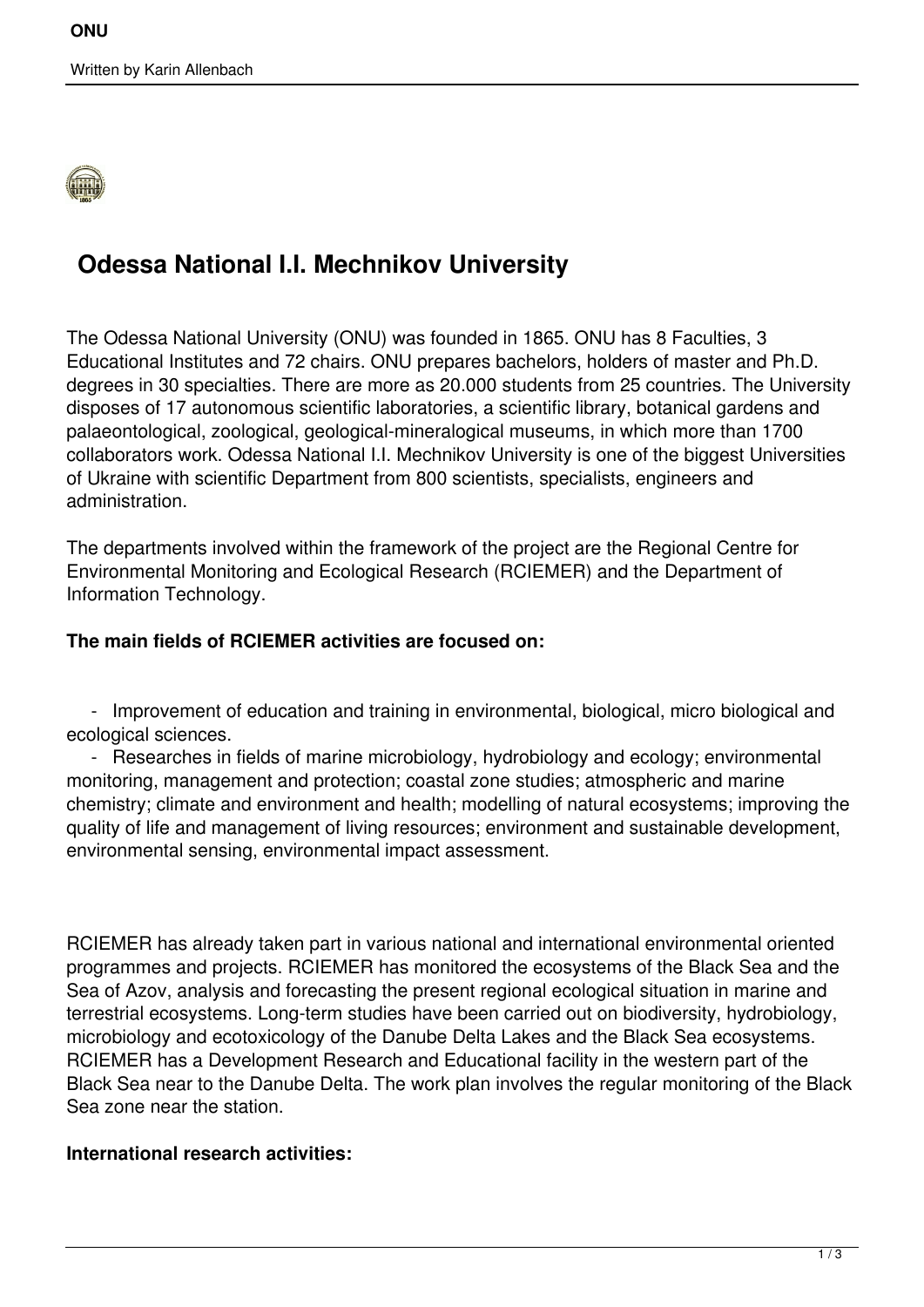Written by Karin Allenbach

- FP6 Nitroeurope Project: 017841 (GOCE). (2006-2011)

- FP6 BlackSeaScene project 022868 (RICA). (2005-2008)

 - TACIS CBC Programme. Technical Assistance for Lower Dniester basin water management planning. (2006-2007).

 - INTAS - 04-77-7112. New methods of information treatment for management of water quality in river basins. (2005-2007)

 - ESA-IAF Project "ERUNET" (European-Russian-Ukrainian GMES Network for Monitoring of Oil Spills and Oil & Gas Pipelines) (2004-2005)

 - TACIS CBC Programme. Lower Danube lakes: sustainable restoration and protection of habitats and ecosystems. (2000-2003).

 - INTAS-RFRB-97-1435 "Study on nitrogen compounds in the atmosphere over the Former Soviet Union related to acidification and climate change."(1999-2001)

 - INTAS-97-1860 "To establish the network of scientists for improving NIS data on atmospheric chemistry" (1999-2001)

 - INCO - Copernicus Project "Oil and herbicide pollution in the Black Sea: detection and biological impact". 1997-2000

 - RTD Cooperation with third countries and international organizations "International project "Geological History of Yucca Mountain (Nevada) and the Problem of a High-Level Nuclear Waste Repository", USA, Ukraine, Russia. (1995-1998)

### **The project will essentially be implemented by:**

 - Dr. Volodymyr Medinets, team leader - expert for Monitoring and Ecological Research, since 1982 to present - the main activity as principal investigator or team leader in national and international scientific projects in marine ecology, atmospheric chemistry, radioecology for the Black Sea, the Danube River, the Dniester Rivers and other freshwater bodies.

 - Dr. Igor Souchkov – Geology and Bottom sediments of the Black sea and geological issues in basin of the Black Sea.

- Dr. Yaroslav Bilanchin Land cover and soils quality in southern part of Ukraine.
- Dr. Natalia Kovalyova Microbiology and marine biology of the Black sea.
- Dr. Yulia Molodozgen. Regional Economy in adjacent to the Black sea areas.
- Yevgen Gazyetov data processing and management and GIS
- Sergey Snigirev Ichtiology. Fish biodiversity data.

## **Role in the project:**

ONU is involved in WP3 "Scenarios of Change" as participant for task 3.3 "Land cover: change models and scenarios of expected changes until 2050" for region of southern part of Ukraine in framework of Land cover change module creation (historical and current model inputs and data model).

ONU will collect historical and current data for hydrological catchment models especially for SWAT in framework of WP4 "Catchment Hydrological Models" (tasks 4.1) for Dniester River